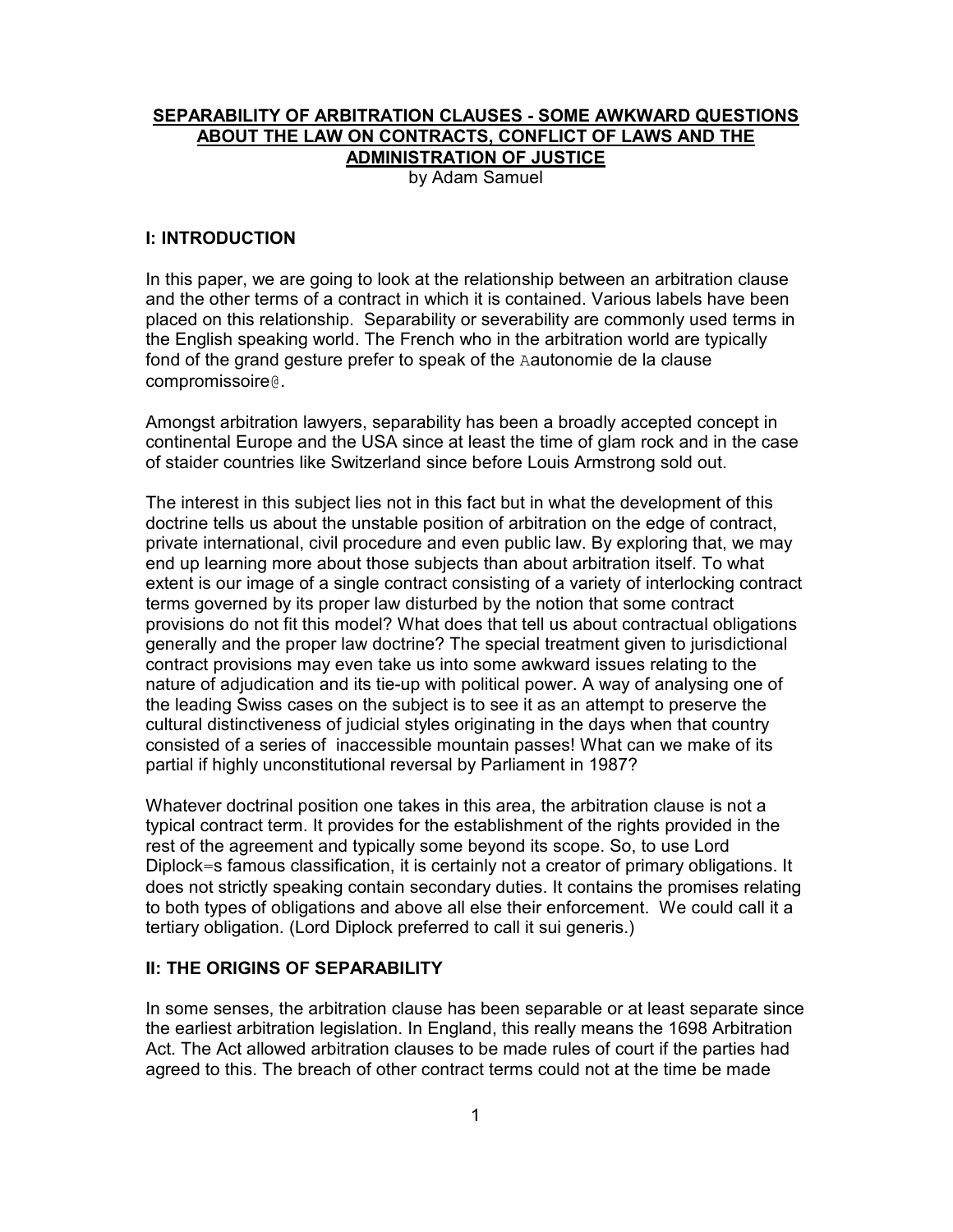punishable by contempt of court.

In England, though, the disastrous 1746 decision in Kill v. Hollister that branded arbitration clauses (that did not come within the 1698 Act) as contracts to oust the jurisdiction of the court and thus incapable of specific performance set back the course of Anglo-American arbitration law spectacularly. Once the arbitral clause was reduced to a standard contract term and the practice of extracting a fine for breach of it outlawed by statute, the agreement to arbitrate was rendered incapable of judicial enforcement.

England was not the only country to suffer from these anti-separability developments. After a burst of over-flamboyant revolutionary fervour, the French Code Napoleon outlawed the enforcement of arbitral clauses. This continues to affect certain aspects of French domestic arbitration law.

The late 19th century saw the initial burst of enthusiasm for the separability notion. In Germany, study of the various types of contracts led writers to conclude that the arbitral clause was a procedural contract contained in a broader agreement. Since procedure was governed by the law of the forum, such a contract was governed by a different law to that of the rest of the agreement. Inevitably, this argument became enmeshed in a doctrinal argument going on in France as to the precise nature of a foreign arbitral award. If it was a contract, it could be enforced directly using the simplified process for enforcing obligations generally. On the other hand, classification as a judgement would result in review on the merits and the slower procedure for foreign judgements. In the debates about the Del Drago affair at the turn of the century, the French jurisdictionalists and contractualists fought this argument out. Almost unnoticed emerged a school suggesting that the award was half judgement half contract. This third or hybrid school, represented by an article written by Surville at the time lies at the heart of the separability doctrine.

#### **III: SEPARABILITY AND CONFLICTS OF LAW**

The German approach seems to have influenced some obiter dicta of the House of Lords in the Anglo-Scottish Hamlyn v. Talisker case which indicated that the arbitration clause could be governed by a different law to the main contract, typically the law of the place of arbitration. Lord Watson begins his discussion of the case by saying: "The first question in this appeal is whether the law of England or the law of Scotland applies to the interpretation of the clause of reference." Lord Ashbourne equally starts: "The substantial question to be determined is whether the law of Scotland or the law of England is to be applied to the interpretation of the arbitration clause." Note that their Lordships considering the clause and not the contract as a whole. Indeed, Lord Ashbourne favours England entirely because of the place of arbitration in a contract that he would otherwise have concluded was governed by Scottish law.

It is possible even that the **Don v. Lippmann** case of 1838 which considered matters of limitation as belonging to procedure and therefore to the law of the forum had even more of an impact. Don proceeds from the assumption that the resolution of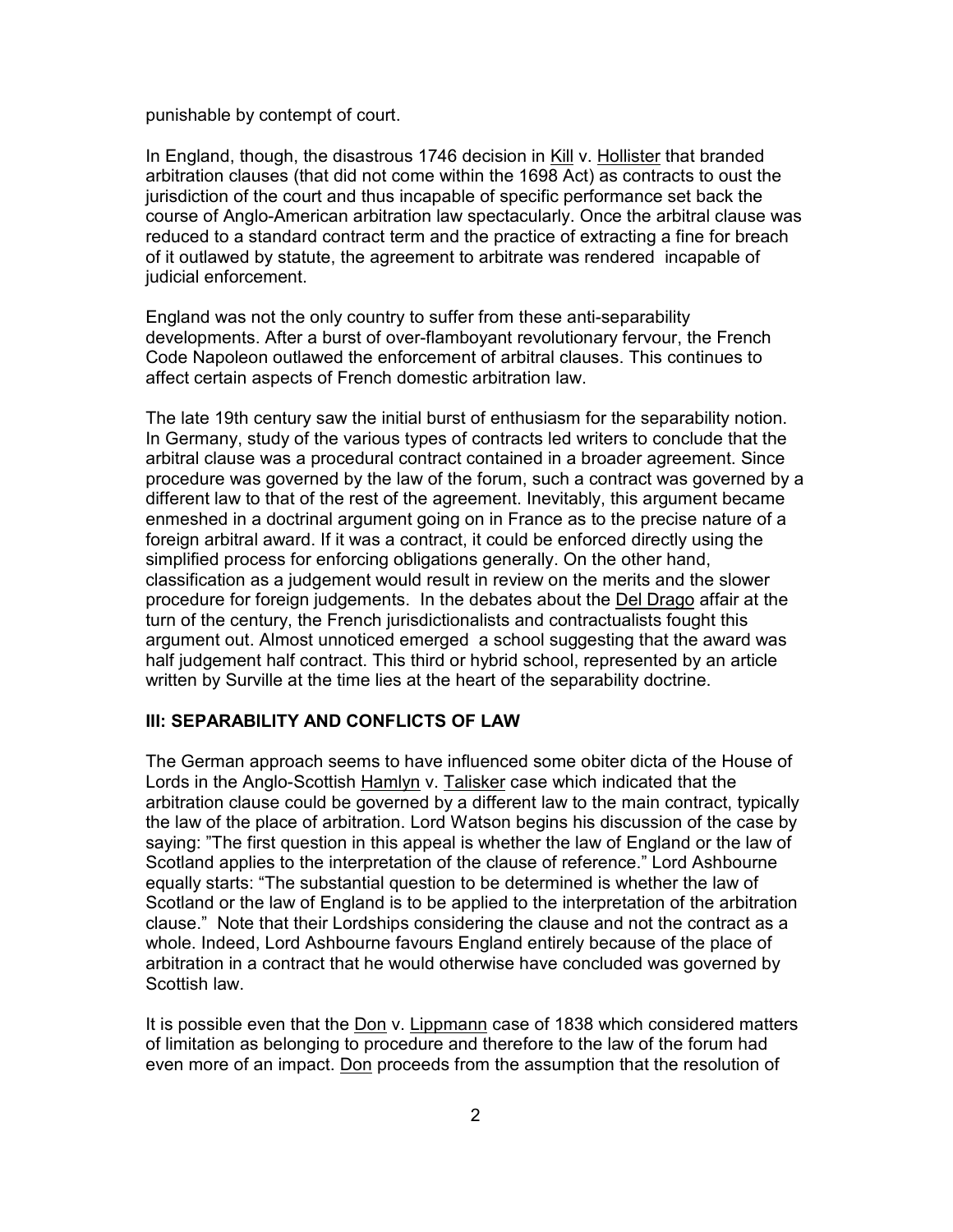disputes about a bill of exchange is something quite different and definitely subject to a different law to or from the bill itself.

Either way, the Germanic procedural contract view received its most resounding support in the 1915 Swiss Federal Supreme Court ruling in Jorg g/ Jorg. At issue was whether the arbitration clause was governed by federal law like the rest of the contract or by cantonal law. The court opted for the latter on the basis that matters of procedure were attributed by the constitution to the cantons. This had some intriguing by-products. The Swiss international arbitration industry could not provide a uniform set of laws to its foreign users. It had to rely on an Intercantonal treaty (Concordat) which came into force in 1972 and to which Zurich did not adhere for quite some time. An arbitration clause providing for arbitration in Switzerland was in essence void for uncertainty! A canton or location within one had to be named. When the Concordat started to fray at the edges, those trying to produce federal international arbitration legislation had to overcome powerful opposition from some cantonal supporters who rightly argued that the statute was unconstitutional. Switzerland, though, has a curious doctrine of federal parliamentary sovereignty which prevents federal legislation from being challenged. So, for international cases, the Swiss Private International Law Act reverses the decision in Jorg g/ Jorg.

Ironically, as the Swiss were removing one of the earliest frontier posts of separability, the US Supreme Court was unwittingly applying the approach in Jorg g/ Jorg to produce the reverse result. The Federal Arbitration Act 1925 overruled Kill v. Hollister and the view that the arbitrator's authority could be revoked for most contracts involving interstate commerce. At the time, though, it was assumed that the Act only applied to cases in federal courts. In a string of decisions starting in the late 1960s, the Supreme Court has forced the state courts to apply the Federal Act to contracts the main provisions of which are governed by local state laws. In so doing, it has prevented the state Governments from legislating to undermine this policy of universal enforcement.

Gradually, separability for conflicts of law purposes has been accepted amongst the key arbitration countries. Some simply apply by statute the law of the seat to all cases proceeding on their territory. Others allow the parties to choose a law to govern the arbitral clause other than the proper law of the main contract. (There are also some hybrid solutions that we do not need to discuss here.) A good example of this is the recent US Supreme Court decision in Mastrobuono. There, the parties agreed to arbitrate in Illinois. The contract said that it was governed by New York law. That state's highest court, the Court of Appeals, had previously ruled that an arbitrator could not award punitive damages. The Supreme Court concluded that the parties' choice of New York law only related to the substantive agreement and did not relate to the arbitral clause. Since a New York court could award punitive damages, the arbitral tribunal could do so too. This overall approach has been followed in a number of cases most recently in Preston v. Ferrer. State law does not apply to arbitration clauses except to the ordinary questions of contract law which determine whether a binding valid agreement exists. The states, though, cannot erect limitations to the right to arbitrate in cases governed by the Federal Arbitration Act.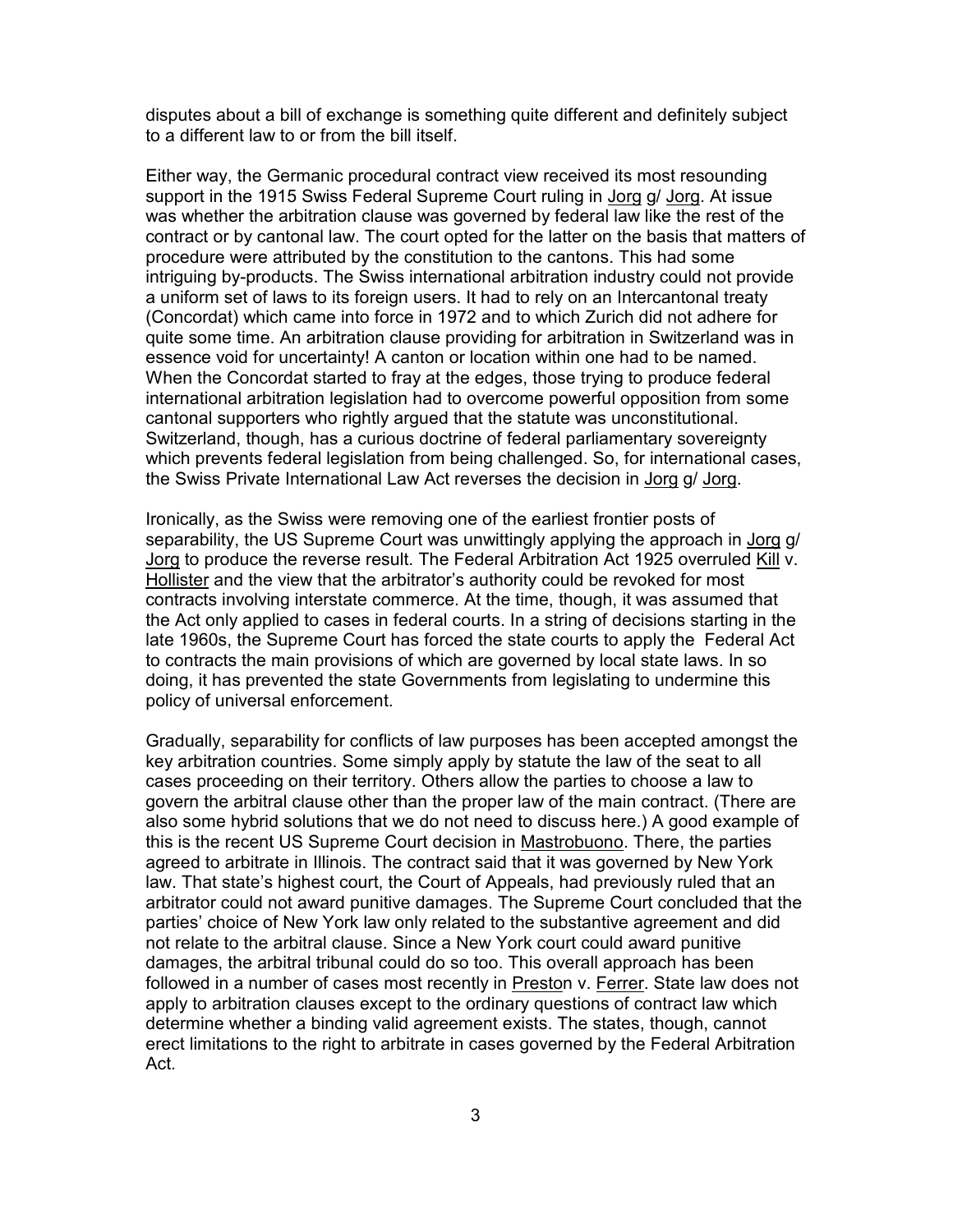The French have taken all this a step further. Relying on the notion of the autonomy of the arbitration clause, the Cour de cassation has concluded that in international cases, no law applies to arbitral clauses except basic rules relating to the existence and scope of the agreement and international public policy. These are deemed to be supra-national principles. Actually, they represent French law. A striking feature of this autonomy is the way in which French restrictions on the arbitral process enshrined in statute and going back to the Code Napoleon have been swept away in international cases.

Yet, this drastic separation of arbitral clause from its main contract has its limits. English courts have been left floundering where the place of arbitration has not been selected. The US Supreme Court has had to rule that state contract law must govern the validity of the agreement to arbitrate and then been unable to reverse an erroneous application of this rule by the California Supreme Court in Volt which made an arbitration clause subject to the law chosen to apply to the main contract. It concluded that the state courts had the ultimate authority to decide which law governed the arbitral clause.

While most important arbitration centres have rejected any significant influence of the choice of the place of arbitration over the law governing the merits, the English courts have retained the assumption that the law where the proceedings are will govern the merits. This can be explained by the curiously localised way in which shipping and commodity traders make their agreements through London and retain business and legal presences here. In that sense, although the parties may be foreign, their business and legal affairs are curiously localised around London. One does not find this phenomenon anywhere else and the new Act will reduce the number of occasions where the courts will have the opportunity to apply it. (It will not necessarily change arbitration practice.)

So, to what extent, do the conflict of laws aspects of separability have a message for private international lawyers generally? In 1980s, the English Vesta case raised questions as to whether different parts of a contract had to be governed by the same law. Yet, the proper law doctrine is undoubtedly convenient in practice. It simplifies the task of lawyers considerably. The arbitration experience, though, does show the need at least to be a little flexible. At the same time, though, it raises the spectre of other contract provisions which may need to be treated as exceptions to the proper law doctrine. At that point, we may prefer to regard the arbitration clause as Asui generis@. Certainly, experiences with fragmented applicable laws (there are potential four or five involved in an arbitration) should be enough to deter more breaches in the proper law doctrine. A better approach would just be to make the arbitration clause and everything that flows from it subject to the law of the place of arbitration and go no further.

As we have seen, applicable law issues in this area do not just relate to the correct identification of law districts. They relate to the distribution of legislative power within the modern state. We saw how separability allied to one type of constitution, the Swiss one, resulted in minor chaos. On the other hand, the US federal courts have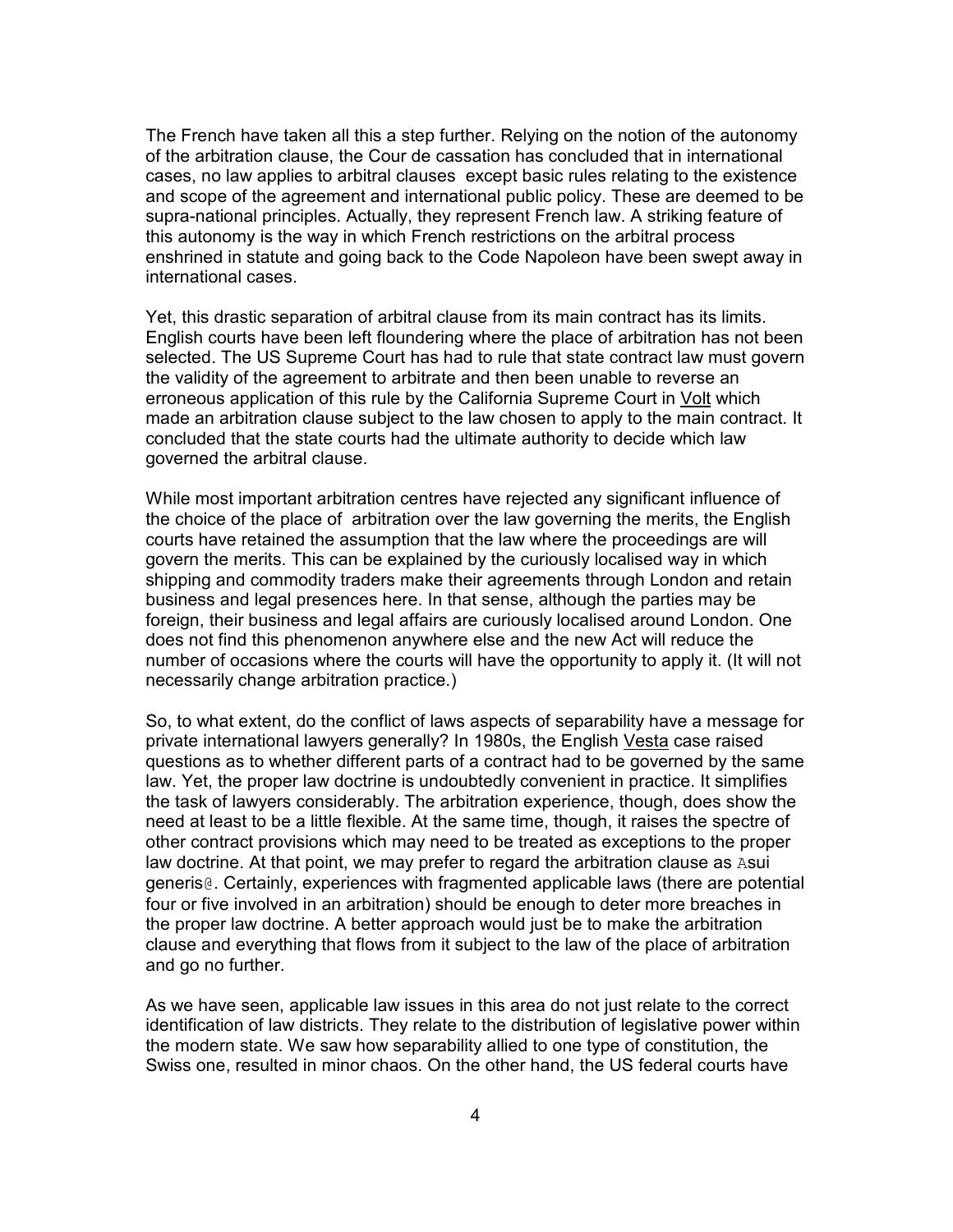used separability allied to commerce clause of its Constitution to force some fairly unruly state legislatures to enforce arbitration clauses in the same way as they provide for the execution of the most enforceable contract terms. Lawyers from continental Europe and the USA have an atrocious record at assuming that English arbitration law applies to Scotland. To what extent, should the American and Swiss experience inform the way in which British lawyers think about the Act of Union?

# **IV: SEPARABILITY - THE EFFECT OF INVALIDITY OF THE MAIN CONTRACT ON THE ARBITRATION CLAUSE CONTAINED IN IT**

In spite of all the arguments about its implications, the notion that the arbitration clause can be governed by a different law to the main contract has not itself given rise to much controversy. What has led to ferocious if sometimes meaningless arguments is the question of whether the validity of an arbitration clause can be determined separately to that of the main contract.

In the first part of this century, even though the English courts had clearly accepted that the arbitral clause could be governed by a different law to the rest of the agreement, they stuck fast to the notion that the if the contract fell, the arbitral clause went with it. In the Hirji Mulji, the court held that frustration of the agreement removed the arbitrator=s jurisdiction. In Joe Lee v. Lord Dalmeny, Eve J. ruled that an arbitrator had no jurisdiction to deal with an illegal gambling contract. The Court of Appeal ruled that the failure of a condition precedent would have the same impact.

These three 1920s cases set the scene for the 1942 decision of the House of Lords in Heyman v. Darwins. There, the question was whether the discharge by fundamental breach of the main contract discharged the arbitration clause. The House of Lords unanimously declined to follow the Hirji Mulji. The ratio of the majority was that the discharge by breach of the performance obligations of the main contract had no effect on the arbitral clause. Since the House of Lords in Photoproductions v. Securicor was to reach the same conclusion about limitations of liability, this result did not introduce separability into English law. As Lord Porter said of the conclusion in the Hirji Mulji, frustration did not discharge the contract, it merely discharged the obligation to perform it. It is easy to spot here the seeds of Lord Diplock=s distinction between primary and secondary obligations.

The difficulty with this case is that two judges, Lord Wright and Lord Porter described the arbitral clause as being capable of surviving the invalidity of the main contract. Lords Simon and Macmillan espoused clearly the opposite position and Lord Russell simply agreed with the last two.

Actually, it all did not matter very much in practice. Arbitration thrives mainly in England in the shipping and commodity fields where illegal contracts are not common. So long as a split between primary and secondary obligations existed, very few cases were ever likely to hinge on whether England had a separability doctrine. The blue pencil test sorted out cases of supervening illegality. There was a doubt about contracts avoidable for non-disclosure or misrepresentation. These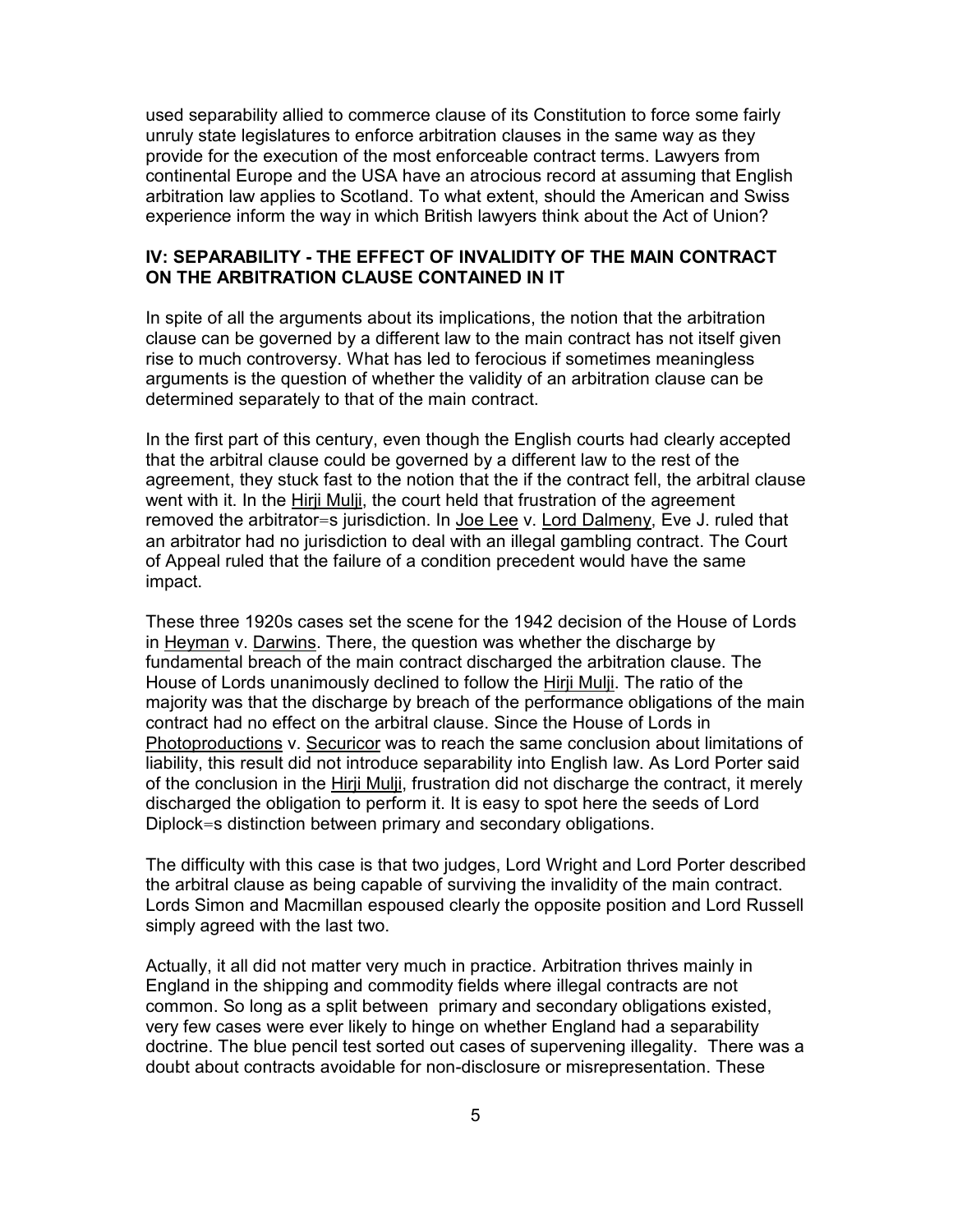were exacerbated by the Court of Appeal=s meanderings in Mackender v. Feldia in relation to exclusive jurisdiction clauses. The court there seemed to confuse rescission with discharge for breach. Another route using the equitable rules requiring rescission to be made conditional could have coped with this issue without the need to invoke separability.

The Swiss seem to be the first major arbitration country to have acquired a fixed separability doctrine in this area. In 1931, the Federal Supreme Court declared that the invalidity of the main contract could not affect the arbitration clause. This view has been consistently applied ever since and is enshrined in the Swiss Private International Law Act 1987. The Swedish Supreme Court came out in favour of separability in relation to a contract voidable for fraud in 1936 In 1976, it emphasised this view in an appeal where one party alleged that he had never agreed to the main contract. The Dutch had a few meanderings before the Höge Raad, its Supreme Court decided that an arbitrator had jurisdiction to deal with the question of whether a contract was void because of the absence of a foreign currency export licence.

France had an almost English-like hostility to separability. The trigger for change seems to have been a well-publicised conference on the subject in Paris in 1961. The Cour de cassation in the Gosset case came up with the classic statement of the separability doctrine:

AIn international arbitration, the agreement to arbitrate, whether concluded separately or included in the contract to which it relates, is always save in exceptional circumstances, which are not alleged to exist in this case, completely autonomous in law, which excludes the possibility of it being affected by the possible invalidity of the main contract.@

The Gosset case actually involved something more akin to force majeure or frustration than the invalidity of the main contract. So, one had to wait until the 1971 Impex decision on illegality for an out-and-out adoption of separability.

The Asave in exceptional circumstances@ remarks in Gosset aroused a certain amount of discussion in the literature and were promptly dropped from subsequent judicial statements on the subject. This in a way is a shame since there are two possible interpretations of this reservation. Both are important. First, it is possible to draft the arbitration clause in such a way that it becomes dependent on the main agreement. Separability is a presumption not a fixed rule of law. Secondly, it may come about that the reason for invalidating the main contract may render the enforcement of the arbitration clause contrary to public policy. In the Court of Appeal in the Harbour Assurance case (discussed later in this paper) there was an attempt to distinguish the Joe Lee case on just such a ground. More spectacularly, Judge Laergergren declined to arbitrate the famous Argentinian Bribery case where he felt that the main contract was void because its main purpose was corruption. This was not because he rejected separability but because he was not prepared to allow the arbitral process and its confidentiality to be abused by the parties. As we will see, the French and Swiss courts have tagged on a third Aexceptional circumstance@ in recent years, that where the main contract was never concluded.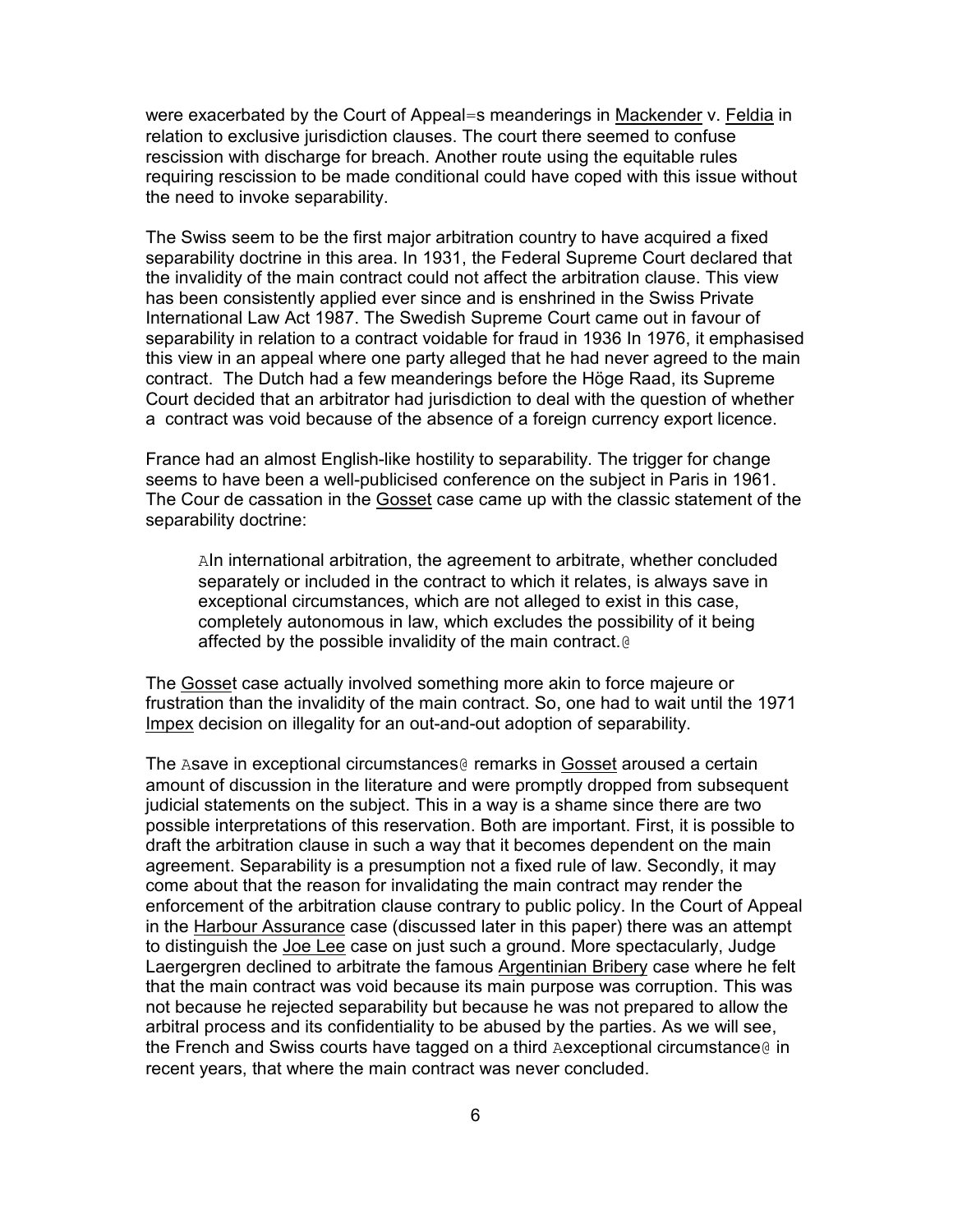There are some interesting lessons to learn from the first two exceptions to separability. Arbitration legislation, be it judicial or parliamentary, performs two important functions using two distinct techniques. First, it steers the parties in desirable directions by implying terms into the arbitral agreement that the parties will never have had the time to think about. The English 1889 Act was more brazen than most in this respect. It had a schedule of terms to be implied into agreements to arbitrate. Since the perfectly drafted arbitration clause would take longer to put together than quite a few contracts, this statutory service is invaluable. The parties can, though, always opt out of it. These statutory implied terms represent a difference in approach to ordinary contract law. There is no need to show that the contract needs these terms to have business efficacy for them to be incorporated into the agreement. Nor are they mandatory like the Unfair Contract Terms Act and the other similar legislation that followed it.

The second more classic function of legislation is the protection of public policy. A recent Swiss Tribunal federal case mentioned the possibility that the subject-matter of a dispute might make its arbitration contrary to public policy. This highlights the curious sensitivity of adjudicatory mechanisms. One finds this reflected in the presumption that all arbitration clauses involving consumers are unfair contained in the EU Unfair Contract Terms Regulations. These same sensitivities led the English courts mistakenly to apply the judicial review remedies for error on the face of the record to arbitration in the early 19th century thus disfiguring profoundly the English arbitral landscape ever since.

As we have already indicated, the German courts had applied separability as far back as the 1890s. However, it was not until 1970, that the Bundesgerichtshof put the question beyond doubt in relation to an illegality case. Belgium started the fashion for putting the doctrine in its legislation in its 1976 enactment of the unsuccessful 1966 European Convention Providing a Uniform Law on Arbitration. Holland, Switzerland and even England have followed suit.

There is a tendency amongst liberal arbitration historians to depict the US adoption of separability as an automatic consequence of the Federal Arbitration Act 1925. Section 4 does famously begin:

 AA party aggrieved by the alleged failure, neglect, or refusal of another to arbitrate under a written agreement for arbitration...@

However, this drafting is consistent with the view that this applies only to valid agreements. That was the line taken in the US Federal Courts until the 1960s. It is, therefore, best to see separability as a piece of judicial legislation. There is certainly no trace of it in the travaux preparatoires of the Act.

Ironically, Section 4 of the 1925 Act has also been used by the US Supreme Court in recent years to bring the enforcement of arbitration clauses more into line with ordinary contracts. In a series of 1980s and 90s decisions which have continued into the "noughties" with the recent decision in Preston v. Ferrer, the court has ruled that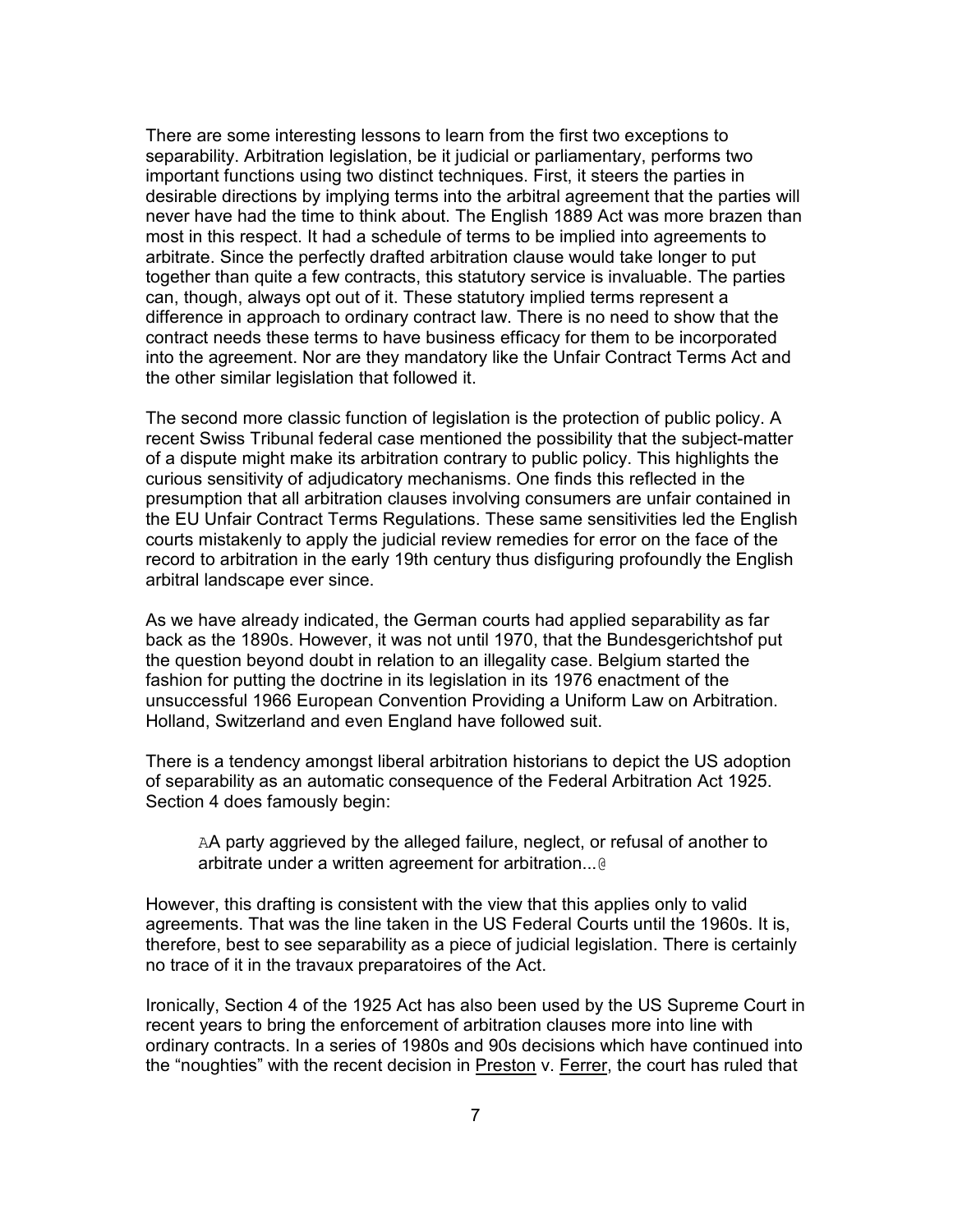states can only prevent the enforcement of agreements to arbitrate on grounds used for declining to enforce ordinary contracts. State legislation designed to discriminate against arbitration clauses has been declared unconstitutional for cases involving interstate commerce on a regular basis.

England was the big hold-out. A series of obiter dicta suggested a distinction between void contracts and voidable ones. The former invalidated their arbitration clauses. The latter did not. This was slightly awkward because Lord Macmillan in Heyman v. Darwins was sure that a contract that was avoidable for misrepresentation would wipe out the arbitration clause. However, as indicated, the difficult decision in Mackender v. Feldia was interpreted as reaching the opposite result. Equitable doctrines could be used to explain this case and a decision applying it to arbitration without upsetting the idea of the arbitral clause and the rest of the agreement remaining one entity.

The breach in the dyke strangely came from another direction altogether. In the 1970s and early 80s, the courts were faced with a rash of cases where the claimant had failed to pursue the arbitration for a number of years. This coincided with the development of dismissal for want of prosecution in English civil procedure. The House of Lords in Bremer Vulkan and the Hannah Blumenthal expressed the view that an arbitration clause could be terminated by the parties= agreement without this impacting on the main contract. Lord Diplock expressed the view that the arbitral agreement was separate and collateral to the main contract in which it was contained.

The traditional view suffered a dent from these cases. Oddly enough, the view that the parties could agree to abandon the agreement to arbitrate and that the invalidity of the arbitral agreement would have no effect on the main contract posed no particular problems. The difficulties all came from discharge for breach and frustration. The doctrine of approbate-reprobate usually prevents a party from electing to be discharged from one part of the contract while insisting on the other part=s performance. Likewise, there was only one reported case of partial frustration.

Nevertheless, in every case where a problem with the main contract was used to challenge the arbitral clause, judges stuck fast to the void/ voidable distinction. Those writing about the subject essentially had no choice but to repeat this while being aware that the House of Lords could wipe out that case law at any time it had the opportunity. What people did not expect was that the Court of Appeal would do the job instead. The reason why it was able to relates to rarity of English cases where separability would have made any difference, in particular an initial illegality case. Essentially, this made it possible to say that Heyman v. Darwins had wiped out all the pre-war cases and that the judicial remarks in that case and subsequent decisions were just obiter.

What made it easier for the Court of Appeal in Harbour Assurance Co. (U.K) Ltd v. Kansa was the lack of any policy argument against separability. One can argue that certain issues of public importance should not be resolved by arbitration. That view,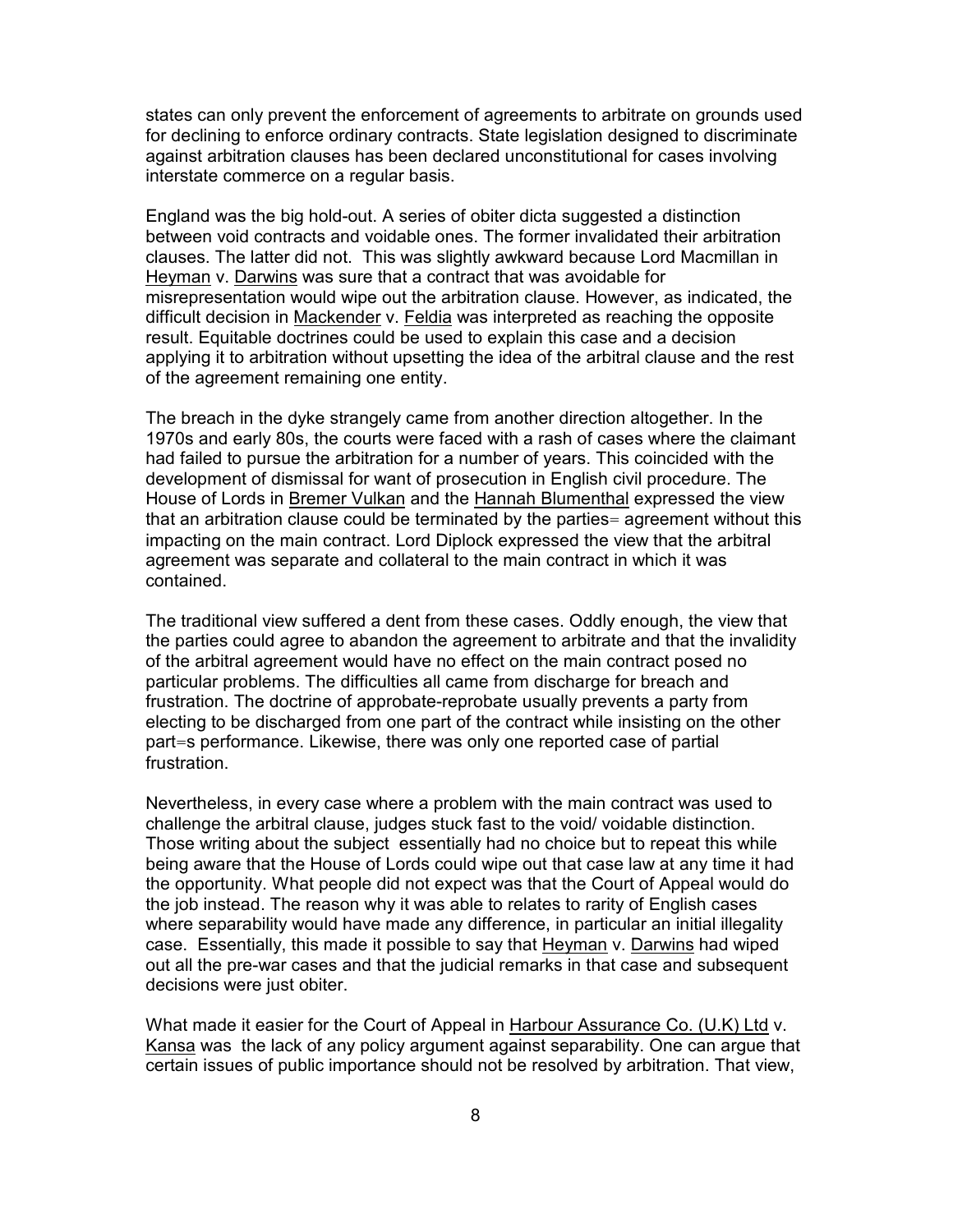though, would strike down agreements to submit existing disputes to arbitration as easily as it takes out arbitral clauses in contracts.

Actually, it is perfectly arguable in academic circles that the Harbour case is entirely obiter. The court was faced with the reinsurance of a risk that had been insured illegally by a company not authorised to do the business under the Insurance Companies Act. As each judge pointed out, this almost certainly did not make the reinsurance contract invalid. The absence of an insurable interest merely prevents the party that does not have it from enforcing the contract. (The rule is designed protect insurers against people bringing about the event insured so as to claim the insurance money.) Nevertheless, since the case has since been enshrined in the 1996 Arbitration Act, such talk is unhelpful. The case proceeds on the erroneous assumption that the relevant contract was void for illegality under the Insurance Companies Act.

Ralph Gibson LJ starts by observing that since there is no policy argument against separability, the courts ought to be in favour of it. He then looks to see if there are any precedential roadblocks in the way of adopting it. On illegality, the only real case blocking the way was the Joe Lee decision of Eve J. This could just be overruled. The court rightly concluded that David Taylor v. Barnett Trading was decided on a different point, namely that an arbitrator instructed by the parties to apply English law committed misconduct when he failed to apply an English statute which made the contract illegal. The jurisdiction of the arbitrator was not in question there.

Hoffman LJ coped with the precedents in a slightly different way. He wiped out the pre-1942 case law using the Heyman v Darwins overruling of the Hirji Mulji, quoted Lord Macmillan in the former case vastly out of context and then used the Bremer Vulkan mis-citing of the Heyman case to support the view that he had already reached in favour of separability.

Doctrinally, what he had to say was much more interesting. He attacked the onecontract view using logic rather than policy.

AThe flaw in the logic, as it seems to me, lies in the ambiguity of the proposition that the arbitration clause Aformed part@ of the retrocession agreement. In one sense of course it did. It was clause 12 of a longer document which also dealt with the substantive rights and duties of the parties. But parties can include more than one agreement in a single document. They may say in express words that two separate agreements are intended. Or the question of whether the document amounts to one agreement or two may have to be answered by reference to the kind of provisions it contains. In any case, it is always essential to have regard to the reason why the question is being asked. There is no single concept of Aforming part@ which will provide the answer in every case. For some purposes a clause may form part of the agreement and for other purposes it may constitute a separate agreement. One must in each case consider the terms and purpose of the rule which makes it necessary to ask the question.@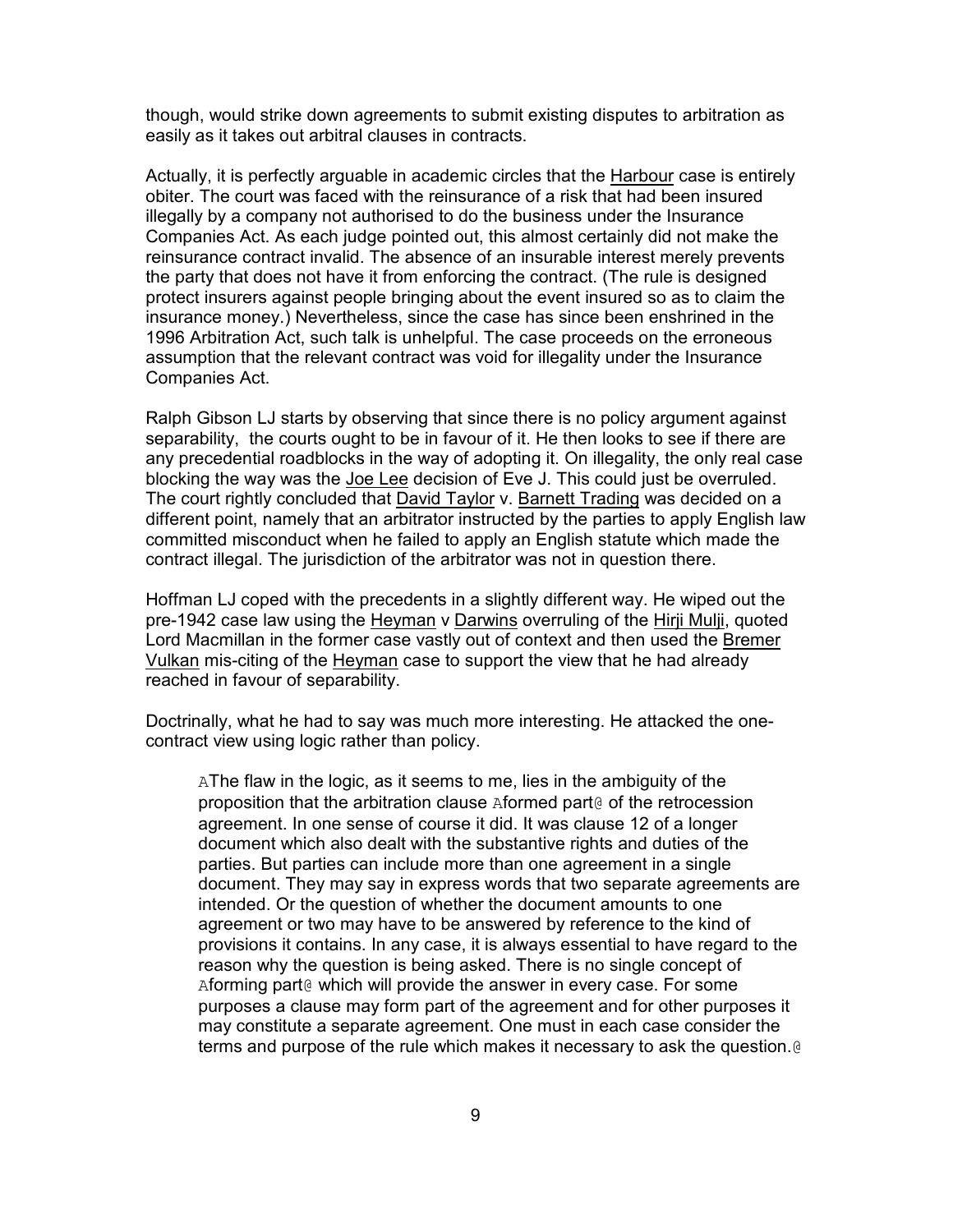The awkward question raised by these comments is whether there are other contract provisions that could be separable. To some extent, we already have a degree of severability in contracts throught the blue pencil test for illegal agreements. It is correct to say that a document may contain more than one agreement. However, the arbitration clause is not in any real sense a separate contract. It is commercially part of the overall bargain and sometimes will be a central part of it containing as it commonly does an express choice of law to govern the substantive agreement.

Hoffman LJ is on sounder territory when he discussed the policy implications of separability. In doing so, though, he may have blown a hole in the Phoenix v Halvanon case. He commented:

AWhen one comes to voidness for illegality, it is particularly necessary to have regard to the purpose and policy of the rule which invalidates the contract@.

The court in Phoenix reached its result precisely by rejecting that argument.

The Lord Justice then enters some very murky waters when he talks about the parties= intentions. He quotes the German Bundesgerichtshof=s reasonable comment that parties to contracts containing arbitration clauses do not intend their contracts to be adjudicated in court as well as by arbitration. Hoffman LJ refers to a "presumption in favour of one-stop adjudication".

Finally Leggatt LJ latches onto comments made by Stephen Schwebel, a judge of the International Court of Justice which seeks to justify separability almost entirely in terms of the parties= intentions. At this point, one has to query the limits of the parties= intentions in this area. We can accept that the parties do not actively intend that their dispute will be resolved by two different tribunals. However, the ugly truth is that the parties rarely consider the breakdown let alone the invalidity of their agreement at the time of contracting. It is far more accurate to stick with Hoffman LJ=s presumption in favour of one-stop adjudication and leave it there. All we have here is an absence of any intention of the parties to reject this presumption.

In 2007, the House of Lords gave separability the backing that perhaps it had always needed in England. Premium Nafta is strictly authority for the proposition that an arbitration clause that does not refer to arbitration "all disputes arising out of or relating to arbitration", just "any dispute arising under this charter" is wide enough to pick up disputes relating to the existence or legality of the contract. In truth, it goes much further.

"Only the agreement can tell you what kind of disputes they intended to submit to arbitration. But the meaning which parties intended to express by the words which they used will be affected by the commercial background and the reader's understanding of the purpose for which the agreement was made. Businessmen in particular are assumed to have entered into agreements to achieve some rational commercial purpose and an understanding of this purpose will influence the way in which one interprets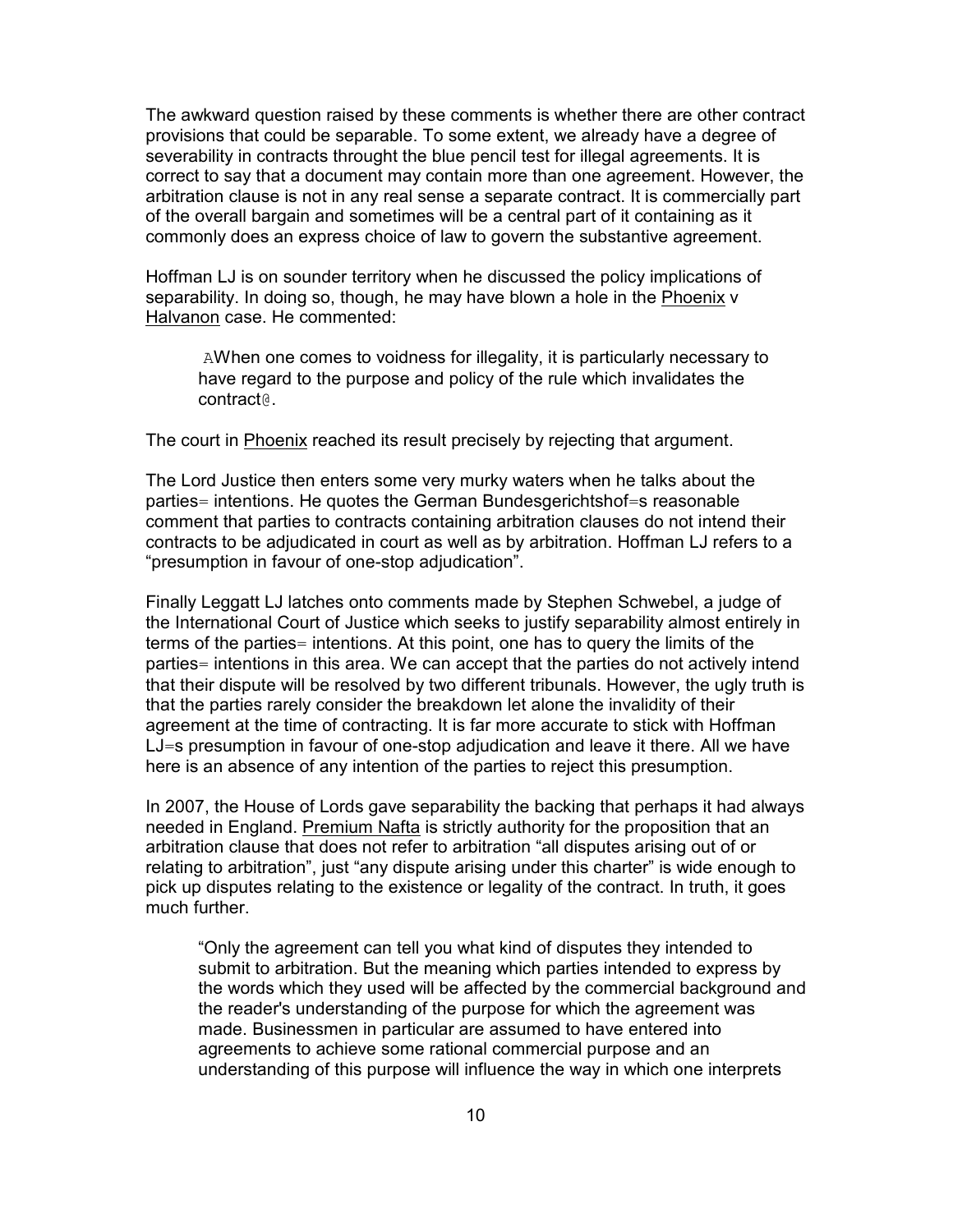their language.

In approaching the question of construction, it is therefore necessary to inquire into the purpose of the arbitration clause. As to this, I think there can be no doubt. The parties have entered into a relationship, an agreement or what is alleged to be an agreement or what appears on its face to be an agreement, which may give rise to disputes. They want those disputes decided by a tribunal which they have chosen, commonly on the grounds of such matters as its neutrality, expertise and privacy, the availability of legal services at the seat of the arbitration and the unobtrusive efficiency of its supervisory law. Particularly in the case of international contracts, they want a quick and efficient adjudication and do not want to take the risks of delay and, in too many cases, partiality, in proceedings before a national jurisdiction. If one accepts that this is the purpose of an arbitration clause, its construction must be influenced by whether the parties, as rational businessmen, were likely to have intended that only some of the questions arising out of their relationship were to be submitted to arbitration and others were to be decided by national courts. Could they have intended that the question of whether the contract was repudiated should be decided by arbitration but the question of whether it was induced by misrepresentation should be decided by a court? If, as appears to be generally accepted, there is no rational basis upon which businessmen would be likely to wish to have questions of the validity or enforceability of the contract decided by one tribunal and questions about its performance decided by another, one would need to find very clear language before deciding that they must have had such an intention.

A proper approach to construction therefore requires the court to give effect, so far as the language used by the parties will permit, to the commercial purpose of the arbitration clause.

... section 7 of the Arbitration Act 1996… shows a recognition by Parliament that, for the reasons I have given in discussing the approach to construction, businessmen frequently do want the question of whether their contract was valid, or came into existence, or has become ineffective, submitted to arbitration and that the law should not place conceptual obstacles in their way.

In my opinion the construction of an arbitration clause should start from the assumption that the parties, as rational businessmen, are likely to have intended any dispute arising out of the relationship into which they have entered or purported to enter to be decided by the same tribunal. The clause should be construed in accordance with this presumption unless the language makes it clear that certain questions were intended to be excluded from the arbitrator's jurisdiction. As Longmore LJ remarked…: "if any businessman did want to exclude disputes about the validity of a contract, it would be comparatively easy to say so.""

Once Lord Hoffman applied the contextual interpretation of contracts to arbitration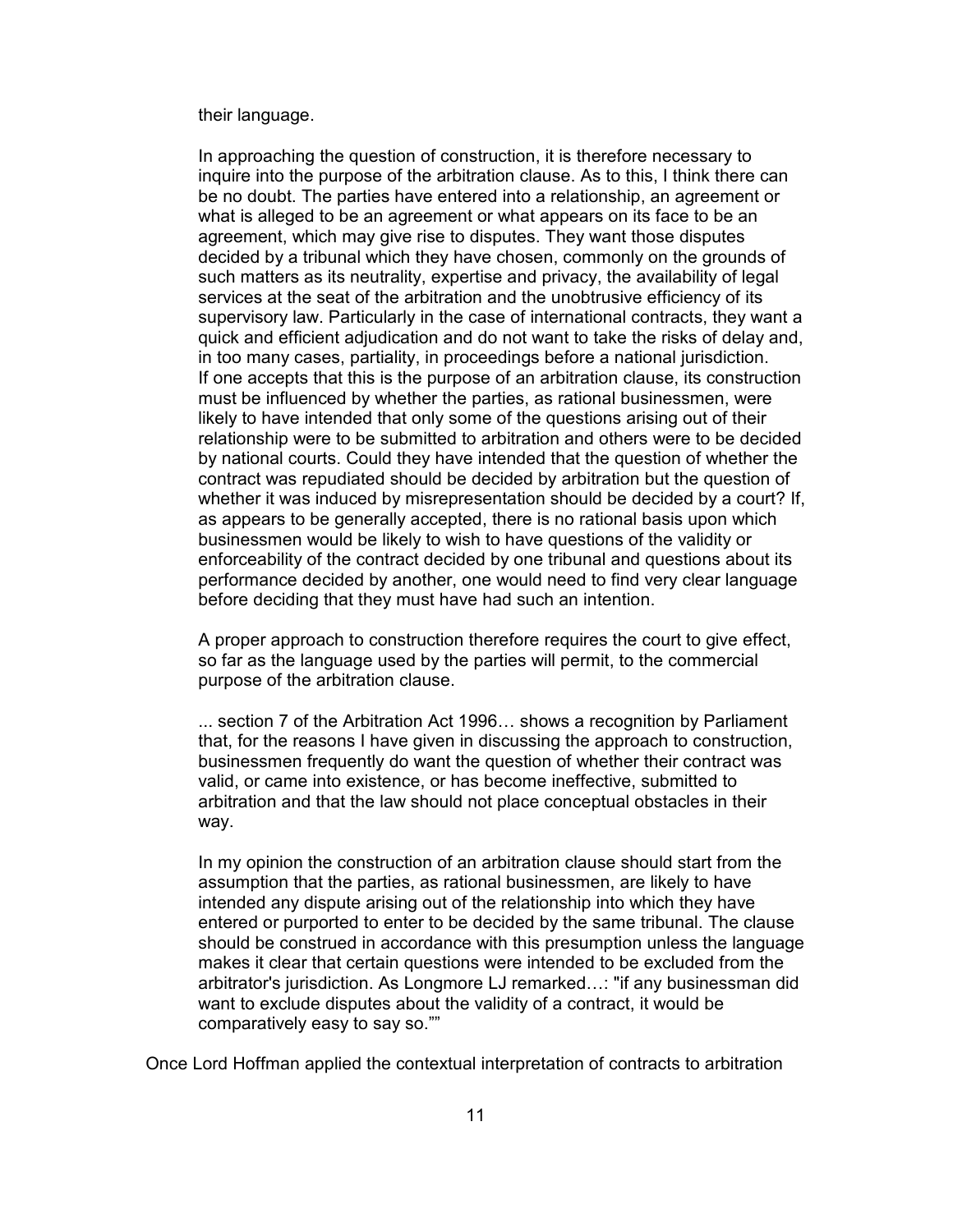clauses, he was bound to reject the old caselaw on the different meanings of various clauses.

"With that background, I turn to the question of construction. Your Lordships were referred to a number of cases in which various forms of words in arbitration clauses have been considered. Some of them draw a distinction between disputes "arising under" and "arising out of" the agreement. In Heyman v Darwins Ltd [1942 ] AC 356, 399 Lord Porter said that the former had a narrower meaning than the latter but in Union of India v E B Aaby's Rederi A/S [1975] AC 797 Viscount Dihorne, at p. 814, and Lord Salmon, at p. 817, said that they could not see the difference between them.

Nevertheless, in Overseas Union Insurance Ltd v AA Mutual International Insurance Co Ltd [1988] 2 Lloyd's Rep 63, 67, Evans J said that there was a broad distinction between clauses which referred "only those disputes which may arise regarding the rights and obligations which are created by the contract itself" and those which "show an intention to refer some wider class or classes of disputes." The former may be said to arise "under" the contract while the latter would arise "in relation to" or "in connection with" the contract. In Fillite (Runcorn) Ltd v Aqua-Lift (1989) 26 Con LR 66, 76 Slade LJ said that the phrase "under a contract" was not wide enough to include disputes which did not concern obligations created by or incorporated in the contract. Nourse LJ gave a judgment to the same effect. The court does not seem to have been referred to Mackender v Feldia AG [1967] 2 QB 590, in which a court which included Lord Denning MR and Diplock LJ decided that a clause in an insurance policy submitting disputes "arising thereunder" to a foreign jurisdiction was wide enough to cover the question of whether the contract could be avoided for non-disclosure.

I do not propose to analyse these and other such cases any further because in my opinion the distinctions which they make reflect no credit upon English commercial law. It may be a great disappointment to the judges who explained so carefully the effects of the various linguistic nuances if they could learn that the draftsman of so widely used a standard form as Shelltime 4 obviously regarded the expressions "arising under this charter" in clause 41(b) and "arisen out of this charter" in clause  $41(c)(1)(a)(i)$  as mutually interchangeable. So I applaud the opinion expressed by Longmore LJ in the Court of Appeal (at paragraph 17) that the time has come to draw a line under the authorities to date and make a fresh start."

The new approach is to assume that an arbitration clause written without express exclusions will cover all disputes arising out of or relating to the contract, regardless of the precise words used. It also dispatches an argument about separability that its full scope may depend on the use of a standard unlimited arbitration clause covering all disputes arising out of or relating to the contract, something found in the first instance judgement here and the US Supreme Court in Prima Paints v. Conklin.

This is not original. The House of Lords makes interesting and constructive use of a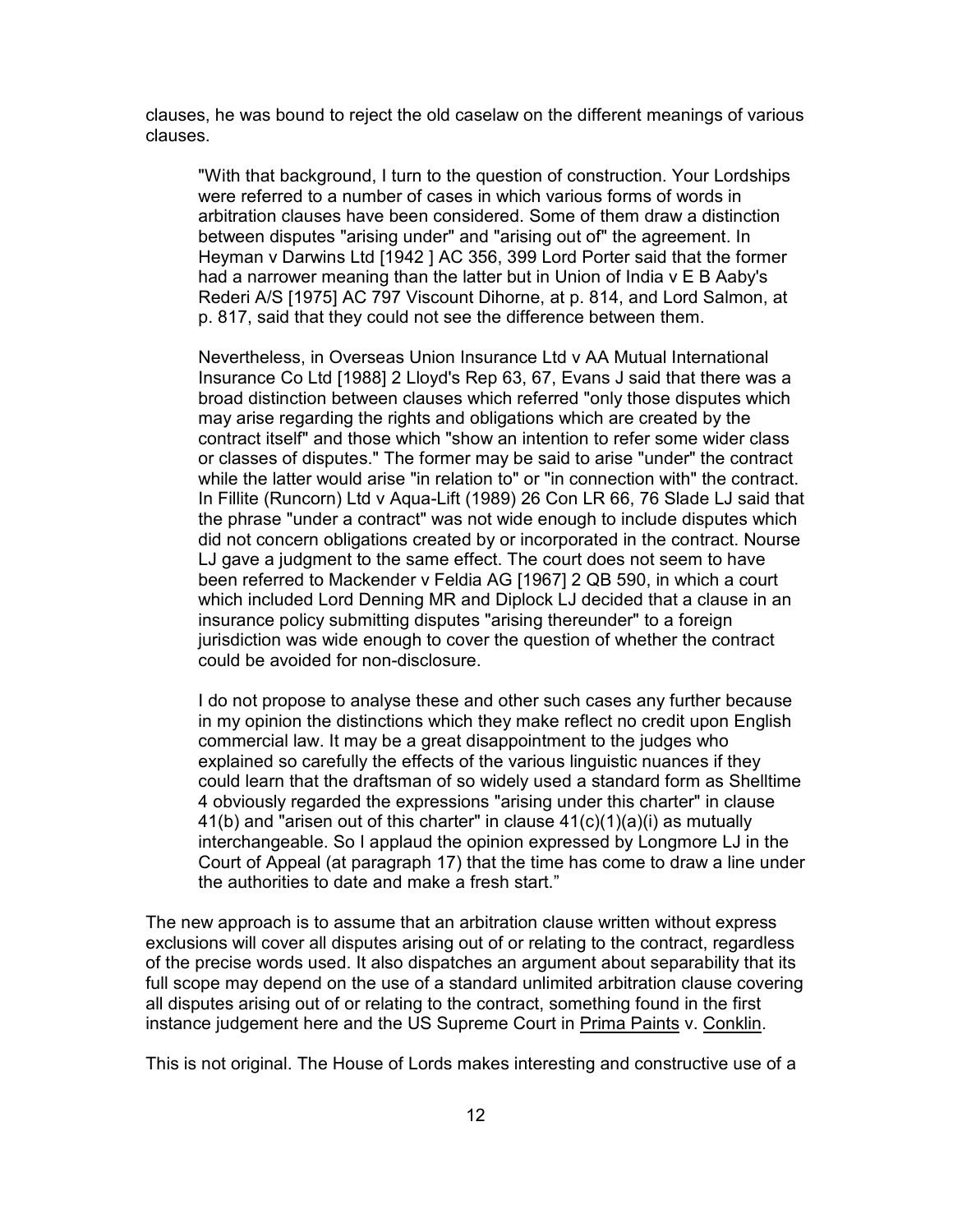1970 Bundesgerichtshof decision. Lord Hope's concurring judgement also mentions the US Supreme Court decision in AT&T. There is an important distinction, though, between the English and US positions. In AT&T and a string of other US decisions, the Court approached the problem from the viewpoint of seeking to encourage arbitration. Lords Hoffman and Hope are not expressing their views as arbitrationevangelists, just as proponents of sensible solutions for contracting parties.

Unless the alleged bribe led the parties to agree to arbitrate their dispute rather than resolve it in another way, it could not affect the validity of the arbitration clause in the light of section 7. Since charterparties habitually contain such provisions, it is impossible to detect the effect of any bribe on that choice. Lord Hoffman explains this:

"In the present case, it is alleged that the main agreement was in uncommercial terms which, together with other surrounding circumstances, give rise to the inference that an agent acting for the owners was bribed to consent to it. But that does not show that he was bribed to enter into the arbitration agreement. It would have been remarkable for him to enter into any charter without an arbitration agreement, whatever its other terms had been. Mr Butcher QC, who appeared for the owners, said that but for the bribery, the owners would not have entered into any charter with the charterers and therefore would not have entered into an arbitration agreement. But that is in my opinion exactly the kind of argument which section 7 was intended to prevent. It amounts to saying that because the main agreement and the arbitration agreement were bound up with each other, the invalidity of the main agreement should result in the invalidity of the arbitration agreement. The one should fall with the other because they would never have been separately concluded. But section 7 in my opinion means that they must be treated as having been separately concluded and the arbitration agreement can be invalidated only on a ground which relates to the arbitration agreement and is not merely a consequence of the invalidity of the main agreement."

# **V: SEPARABILITY - THE FINAL FRONTIER**

One issue raised by Hoffman LJ has excited a certain amount of discussion - the limits of separability. The decision in the Harbour Assurance case is that just because an agreement is void for illegality does not make the arbitration clause invalid. It is also conceded that the subject-matter of a dispute may render it contrary to public policy to have it resolved by arbitration. However, the limits of that were not explored by the court in this case. Nor have they ever been in English law. His Lordship did refer to contracts of adhesion as a possible example without considering the state of current English caselaw which suggests the contrary and the Unfair Contract Terms Regulations which virtually outlaws agreements to submit disputes in consumer agreements.

Hoffman LJ goes further: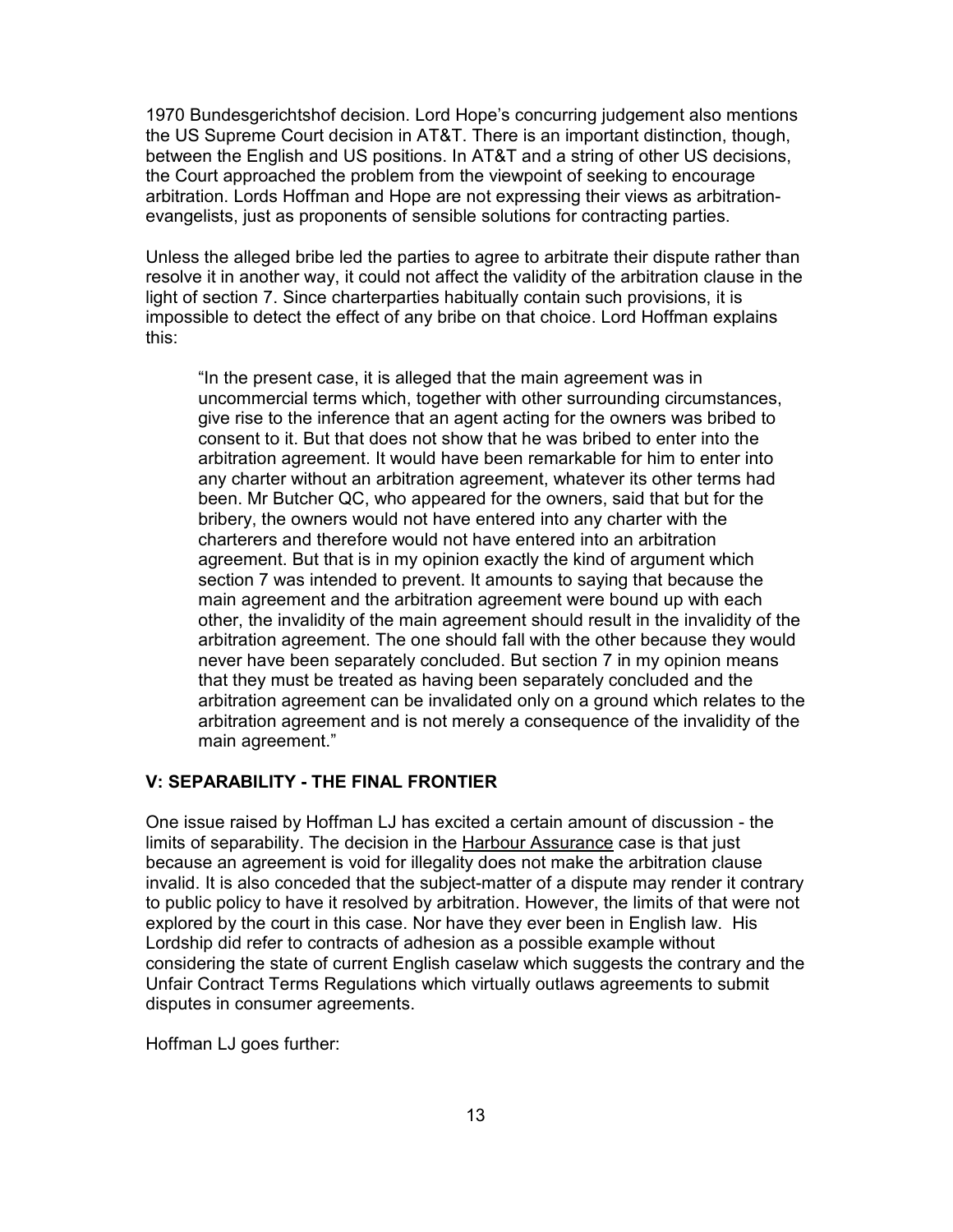AThere will obviously be cases in which a claim that no contract came into existence necessarily entails a denial that there was any agreement to arbitrate. Cases of non est factum or denial that there was a concluded agreement, or mistake as to the identity of the other contracting party suggest themselves as examples. But there is no reason why every case of initial invalidity should have this consequence.@

He then concludes the Bermudan Joc Oil case would have been decided the same way under English law. There, one party was authorised only to enter into the arbitration clause and not the main contract. The Bermudan Court of Appeal applying Soviet law upheld the agreement to arbitrate.

The French and Swiss Supreme Courts have both in recent years stated that the separability doctrine is limited to cases where the parties have reached a concluded agreement on the main contract. This contradicts a cantonal Basel Court of Appeal decision on non est factum and the Swedish Supreme Court in the Hermansson case. In practice, these decisions may not make much difference. If the parties have not agreed on the main contract, it will almost invariably be true that the arbitration clause will have suffered the same fate. Nevertheless, it is reasonably clear that the failure of a condition precedent to the existence of the contract will have no effect on the agreement to arbitrate. (There is an argument that conditions precedent involve the creation of two substantive contracts anyway - the second comes into operation by the effect of the first and the accomplishment of the condition.) The key to this, though, seems to be contained in Hoffman LJ=s remark that

AIn every case it seems to me that the logical question is not whether the issue goes to the validity of the contract but whether it goes to the validity of the arbitration clause. The one may entail the other, but, as we have seen, it may not.@

One can have a dispute over whether a contract was ever concluded where it is clear that the parties agreed on the arbitration clause. This is quite possible bearing in mind the approach to negotiating shipping contracts is to start with a basic contract and then discuss only the amendments to it in sequence. If the arbitration clause is not one of the clauses under discussion or the parties indicate their agreement to it before moving on to look at the other contract provisions, there is no reason why an arbitrator chosen under the clause cannot resolve a case about whether the parties concluded an agreement on the rest of the contract.

The separability doctrine, as enshrined in English, Scottish, Swiss, German and other statutes around the world, only states that the invalidity of the main contract will not of itself invalidate the arbitration agreement. So, the focus in arbitral jurisdiction cases needs to be on the agreement to arbitrate and nothing else subject only to public policy concerns.

Lord Hoffman, as he now is, has extended this "purist" approach to English law. He says: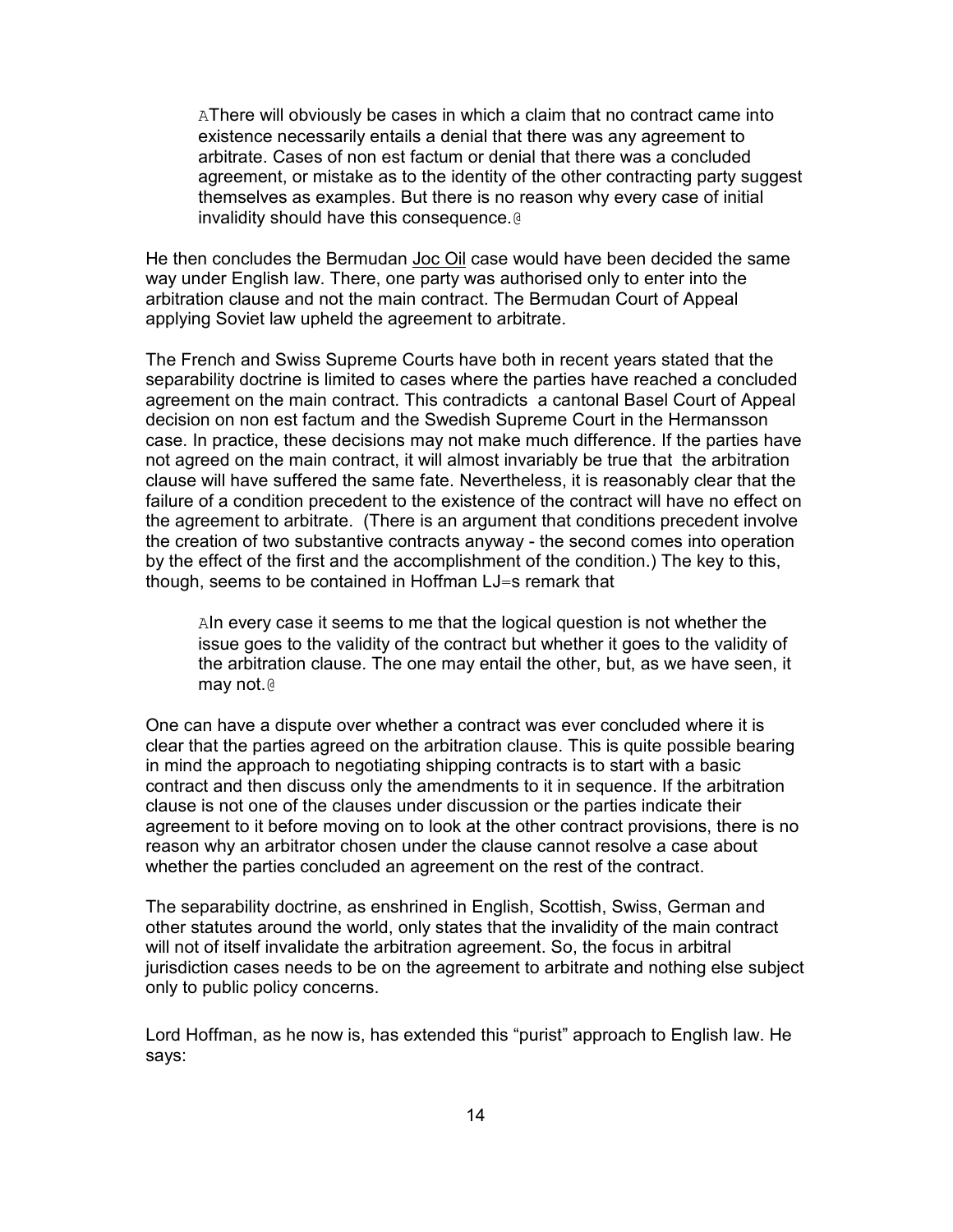"The arbitration agreement must be treated as a "distinct agreement" and can be void or voidable only on grounds which relate directly to the arbitration agreement. Of course there may be cases in which the ground upon which the main agreement is invalid is identical with the ground upon which the arbitration agreement is invalid. For example, if the main agreement and the arbitration agreement are contained in the same document and one of the parties claims that he never agreed to anything in the document and that his signature was forged, that will be an attack on the validity of the arbitration agreement. But **the ground of attack is not that the main agreement was invalid. It is that the signature to the arbitration agreement, as a "distinct agreement", was forged. Similarly, if a party alleges that someone who purported to sign as agent on his behalf had no authority whatever to conclude any agreement on his behalf, that is an attack on both the main agreement and the arbitration agreement.** 

On the other hand, if (as in this case) the allegation is that the agent exceeded his authority by entering into a main agreement in terms which were not authorized or for improper reasons, that is not necessarily an attack on the arbitration agreement. It would have to be shown that whatever the terms of the main agreement or the reasons for which the agent concluded it, he would have had no authority to enter into an arbitration agreement. **Even if the allegation is that there was no concluded agreement (for example, that terms of the main agreement remained to be agreed) that is not necessarily an attack on the arbitration agreement.** If the arbitration clause has been agreed, the parties will be presumed to have intended the question of whether there was a concluded main agreement to be decided by arbitration." Emphasis added.

This disagrees with the approach of the French Cour de cassation and the Swiss Tribunal f9d9ral, both of whom have stated that separability finds its limits in questions about the formation of the main contract. (The US Supreme Court in Buckeye remained firmly on the fence on this one and stayed that way in Preston v. Ferrer.) Lord Hoffman and the Swedish Supreme Court are right here. The only issue should be whether the agreement to arbitrate was properly concluded. If it was, the existence of any dispute about the conclusion or validity of the main contract is irrelevant. The emphasis on the agreement to arbitrate rather its separate status from the main contract also avoids the trap that arises where a contract is assigned. There, the fate of the main contract actually determines the binding nature with regard to the assignee of the agreement to arbitrate.

### **VI CONCLUSION**

We can describe separability as two fairly straightforward rules. The arbitration clause may be governed by a different law than the main contract. The invalidity of the main contract has no impact in and of itself on the validity of the agreement to arbitrate contained in it. The interesting academic challenge is to understand why this should be so and what it tells us about our unitary image of contracts as a whole, dispute resolution in general and our techniques for making law to suit the